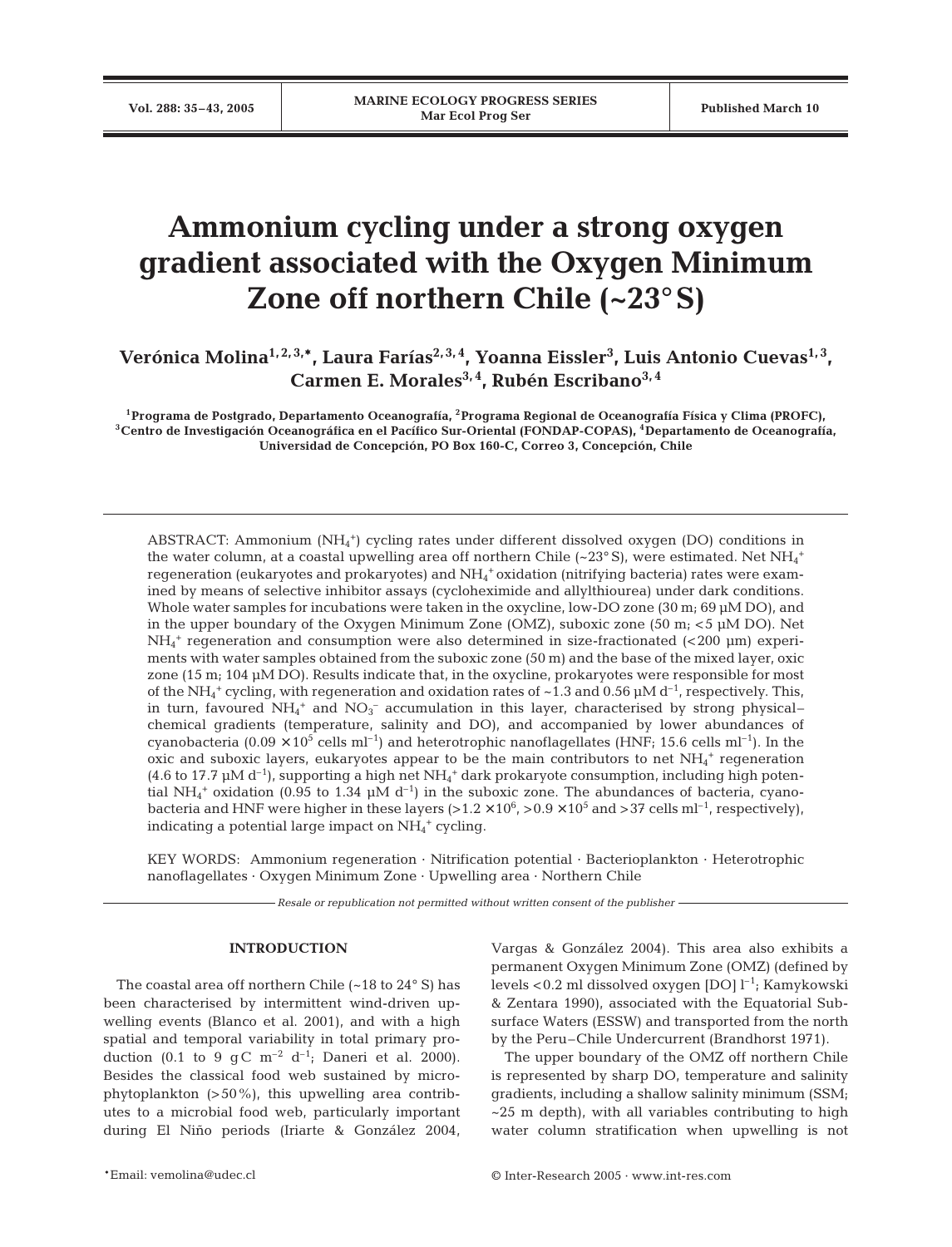active (Blanco et al. 2001). The oxycline is normally quite shallow (Morales et al. 1999) and usually situated within the euphotic zone  $(-80 \text{ m depth}; 0.1\% \text{ light})$ , generating a unique physical–chemical environment; the co-existence of low-light and suboxic waters. This condition creates a favourable environment for higher abundances of bacterioplankton in the upper boundary of the OMZ, including the cyanobacteria *Synechococcus* spp. and *Prochlorococcus* spp., which forms a secondary fluorescence maximum (O. Ulloa unpubl. data), as occurs in other OMZs (e.g. Arabian Sea and Eastern Tropical North Pacific; Goericke et al. 2000).

The presence of a cyanobacteria-dominated community layer may represent an additional carbon source for bacterivores (such as heterotrophic nanflagellates [HNF]) that are able to live under low DO concentrations, enhancing a microbial food web (Park & Cho 2002). In turn, HNF and other eukaryotes are expected to contribute a high percentage of  $NH_4^+$  regeneration (e.g. >73%; Maguer et al. 1999) via excretion, a process coupled with higher NH<sub>4</sub><sup>+</sup> oxidation rates (the first step of nitrification), as observed in the upper boundary of the OMZ off Peru (Ward et al. 1989, Lipschultz et al. 1990). The NH4 <sup>+</sup> oxidation process is crucial for nitrogen (N) cycling in OMZs due to the coupling of NH4 <sup>+</sup> regeneration with denitrification, the main process contributing to N loss in the ocean by means of gas production  $(N_2O$  and  $N_2$ ; Codispoti et al. 2001).

So far, N cycling studies in OMZ regions have been focused on the assessments of  $NO<sub>3</sub><sup>-</sup>$  reduction and NH4 <sup>+</sup> oxidation processes, while far less attention has been given to the evaluation of NH<sub>4</sub><sup>+</sup> regeneration (i.e. excretion and remineralisation) and to the identification of the main contributors to this process. This study evaluates the relative contribution of eukaryotes and prokaryotes to the net  $NH_4$ <sup>+</sup> regeneration and consumption, and assesses the  $\mathrm{NH_4}^+$  consumption by nitrification in the water column, in a coastal upwelling area off northern Chile (~23° S) during the austral spring. For this purpose, natural planktonic assemblages obtained from seawater samples with different DO conditions were incubated with a combination of selective inhibitors halting the different  $NH_4^+$  cycling processes.

## **MATERIALS AND METHODS**

The study site (Fig. 1), located off Mejillones Bay (Stn ABGQ; 22° 51' 13'' S, 70° 33' 05'' W), was visited in December 2002 on board the RV 'Purihaalar' (University of Antofagasta). The sampling first considered the measurement of the physical and chemical parameters (temperature, salinity, fluorescence and oxygen) with a CTD-FO. These casts were examined in terms of the DO to select the depths for collecting water for the experiments, including oxic  $(104 \mu M)$ , low-DO  $(69 \mu M)$ and suboxic  $(5 \mu M)$  zones. In addition, discrete water samples for DO,  $NH_4^+$ ,  $NO_3^+$  and  $NO_2^-$  concentrations, and for HNF, bacteria and cyanobacteria abundances, were collected in Niskin bottles (5 l).

Experimental design to evaluate NH<sub>4</sub><sup>+</sup> regenera**tion and consumption contributors.** Non-fractionated experiments for  $NH_4$ <sup>+</sup> regeneration and consumption via nitrification were carried out using water samples from the oxycline (30 m) and suboxic (50 m) layers. Seawater (12 l) was collected from each depth (03:00 h) and stored in the dark with running surface seawater until arriving at the laboratory in Antofagasta  $(-5 h)$ . In the laboratory, the seawater was carefully distributed (in order to avoid further oxygenation) into 4 glass amber bottles (2.5 l). One of the bottles was amended with a well-recognised  $NH_4^+$ oxidation inhibitor of autotrophic  $NH_4^+$ -oxidizing bacteria, allylthiourea (ATU), at a concentration of 0.09 µM (Bianchi et al. 1997). A second bottle was treated with an inhibitor of eukaryotic protein synthesis, cycloheximide (CX), at a concentration of 100 mg l –1 (Campbell & Carpenter 1986, Wheeler & Kirchman 1986, Fischer & Pusch 1999). A third bottle was amended with a combination of both inhibitors (ATU + CX) and a fourth bottle was used as a control (no treatment). Initial concentrations of dissolved inor-



Fig. 1. Study site off northern Chile (ABGQ: sampling station)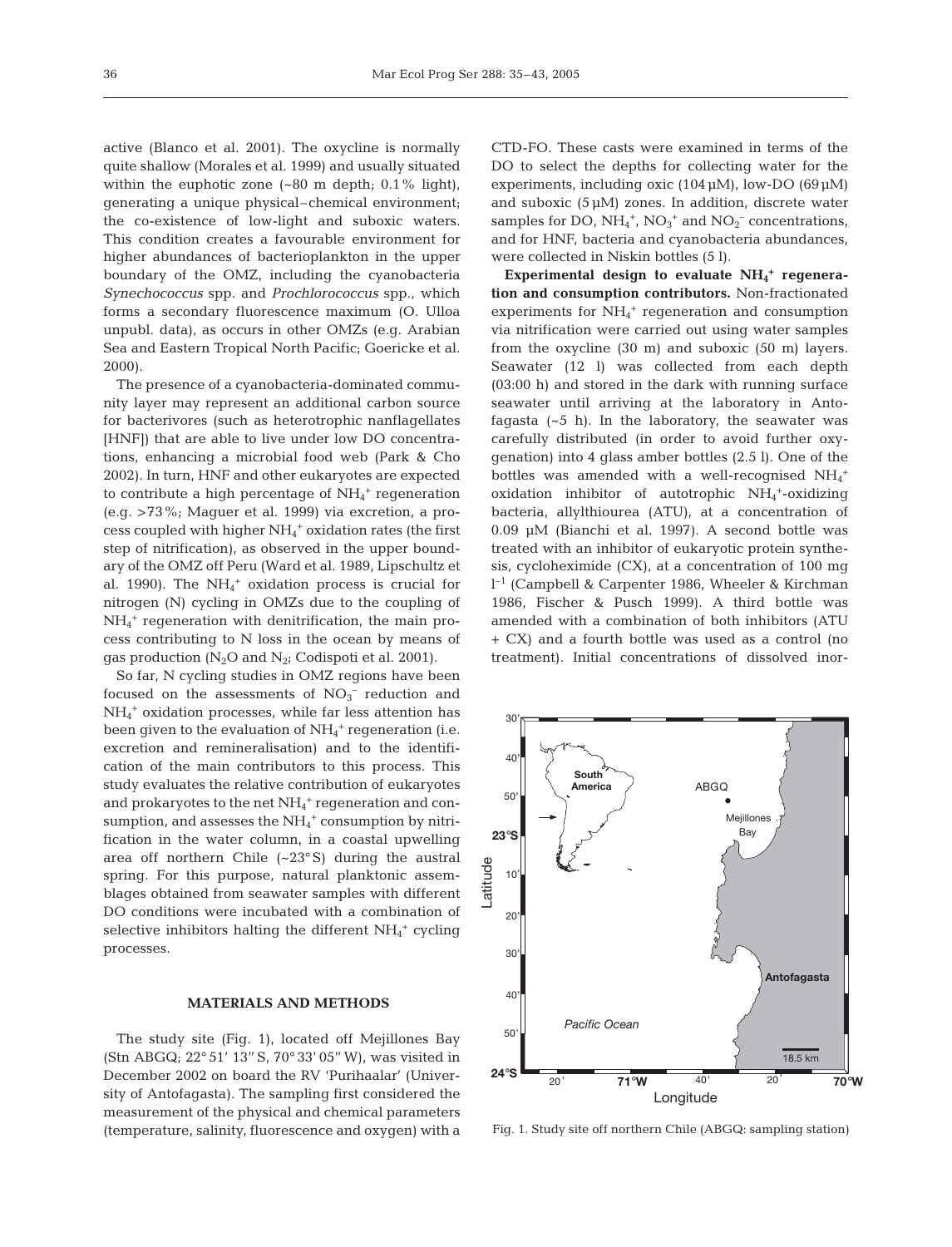ganic N ( $\text{DIN} = \text{NH}_4^+$ ,  $\text{NO}_3^-$ ,  $\text{NO}_2^-$ ) were measured in each bottle. After nutrient sub-sampling, the remaining water in each treatment bottle was distributed into 3 smaller glass bottles (500 ml), which were completely filled; these bottles were incubated for 7 h in the dark and under controlled temperature (13°C). At the end of the incubation time, each bottle was subsampled for DIN determination. Potential  $NH_4^+$  oxidation rates were also evaluated under substrate addition since CX, due to its composition, increases the natural  $NH_4^+$  concentrations (~0.1 µM; Wheeler & Kirchman 1986).

Size-fractionated (<200 µm mesh) experiments on NH4 <sup>+</sup> cycling, also including HNF, bacteria and cyanobacteria changes in abundance during the incubations, were performed in the oxic (15 m) and suboxic (50 m) levels. Seawater was collected (09:15 h) and distributed into 4 bottles (500 ml); 2 were amended with CX and the other 2 were not treated (control). For the determination of initial NH<sub>4</sub><sup>+</sup> concentration, subsamples were taken from 1 bottle, while samples for determination of HNF, bacteria and cyanobacteria abundances were taken from the other bottle. After this, the bottles were incubated on-deck  $(-4 h)$ , in the dark, and cooled down with running surface seawater  $(-17^{\circ}C)$ . Sub-sampling for final conditions was then undertaken for the same variables.

**Analytical methods and data analyses.** DO (125 ml, triplicate) was analysed following a modified Winkler method (Williams & Jenkinson 1982). NH<sub>4</sub><sup>+</sup> (40 ml, triplicate) was determined using the fluorometric method (Holmes et al. 1999) with a Turner Designs 10-AU fluorometer.  $NO_2^-$  (10 ml, duplicate) was immediately analysed on board, using a standard colorimetric technique (Parsons et al. 1984). Samples for  $\mathrm{NO_3}^-$  and  $\mathrm{NO_2}^$ determination were recovered, filtered (GF/F, Whatman) and stored frozen until later analysis by an automated analyser (ALPKEM, Flow Solution IV). Samples for bacterioplankton and HNF were immediately fixed with glutaraldehyde (2%) and stored in the dark at 4°C until analysis. Bacterioplankton (2 ml) and HNF (20 ml) samples were filtered onto 0.2 and 0.8 µm black Millipore filters, respectively, and stained with DAPI (10 µg  $ml^{-1}$ ; Porter & Feig 1980). Thereafter, these filters (duplicate) were mounted on glass slides and stored frozen (–20°C) until examined. Particle identification and counting were performed under up to 1600× magnification using a Zeiss epifluorescence microscope (Axioskop 2-Plus equipped with a blue and UV light filter set). Cyanobacteria were distinguished from heterotrophic bacteria by the presence of autofluorescent pigments (phycoerythrin or phycocyanin) in the former. For each sample, 10 and 50 fields were randomly selected to count bacterioplankton and HNF, respectively.

Net rates of DIN change through time (NR) in each treatment were calculated by subtracting the average values of the final DIN concentration from the average values of the initial DIN concentration, and then dividing by the incubation time:  $NR<sub>DIN TREATMENT</sub> = [(final)$ DIN concentration – initial DIN concentration)/time].

The rate of DIN change was averaged from 3 replicates and its uncertainty  $(\pm)$  was calculated using the propagation error and expressed in terms of  $\mu$ M d<sup>-1</sup>. The standard deviations derived from the average rates, and the initial and final DIN concentrations were used to estimate the propagation error. A positive value indicates nutrient appearance or production, while a negative value represents disappearance or consumption through time. In size-fractionated experiments, only 1 rate and propagation error for each treatment (control and CX) was obtained. Significant differences between treatments  $(p < 0.05)$ , considering 3 replicates per NR<sub>DIN</sub>, were examined by a Student's *t*-test.

**Estimation of the main contributors to NH4 <sup>+</sup> cycling.** NH4 <sup>+</sup> cycling rates were calculated from the differences between the average rates of the corresponding treatments where 1 or 2  $NH_4^+$  cycling contributors were inhibited (Table 1), distinguishing between eukaryotes, prokaryotes and/or NH<sub>4</sub><sup>+</sup>-oxidizing bacteria (AOB). NH4 <sup>+</sup> regeneration and consumption are 'net' rates because the experimental approach includes both production and uptake processes (Table 1), with the predominance of one process over the other depending on the treatment.

Prokaryote influence on NH<sub>4</sub><sup>+</sup> regeneration (NR<sub>NH4+</sub>  $PROK REGEN$ ) is expected when a positive  $(+)$   $NH<sub>4</sub><sup>+</sup>$  rate appears in the CX treatments  $(CX \text{ or } ATU + CX)$ :

 $NR_{\text{NH4+} \text{PROK} \text{REGEN}} = +NR_{\text{CX}} \text{ or } +NR_{\text{ATU} + \text{CX}}$ 

Prokaryote contribution to  $NH_4^+$  consumption  $(NR_{NH4+ \text{PROK CONSUMPTION}})$  is expected when a negative  $(-)$  NH<sub>4</sub><sup>+</sup> rate appears in the CX treatments:

 $NR_{\text{NH4+}$  PROK CONSUMPTION =  $-NR_{\text{CX}}$  or  $-NR_{\text{ATU + CX}}$ 

Eukaryote influence on NH<sub>4</sub><sup>+</sup> regeneration (NR<sub>NH4+</sub>  $_{\rm EUK\,REGEN})$  is expected when a positive or zero  $\rm NH_4^+$  rate appears in the control and a negative  $NH_4$ <sup>+</sup> rate in the CX treatment; in this case, the rate is calculated from:

 $\rm NR_{\rm NH4+\,EUK\,REGEN}\rm =\rm NR_{\rm Control}\rm -\rm NR_{\rm CX}$ 

Eukaryote influence on NH<sub>4</sub><sup>+</sup> consumption (NR<sub>NH4+</sub> EUK CONSUMPTION) is expected if a negative  $NH_4^+$  rate appears in the control and a positive or less negative NH4 <sup>+</sup> rate in the CX treatment; the rate is calculated from:

 $NR_{NH4+ FUK CONSUMPTION} = NR_{CX} - NR_{Control}$ 

AOB activity under natural conditions  $(R_{\text{NH4+ OXID natural}})$ no NH4 <sup>+</sup> addition) was calculated from the difference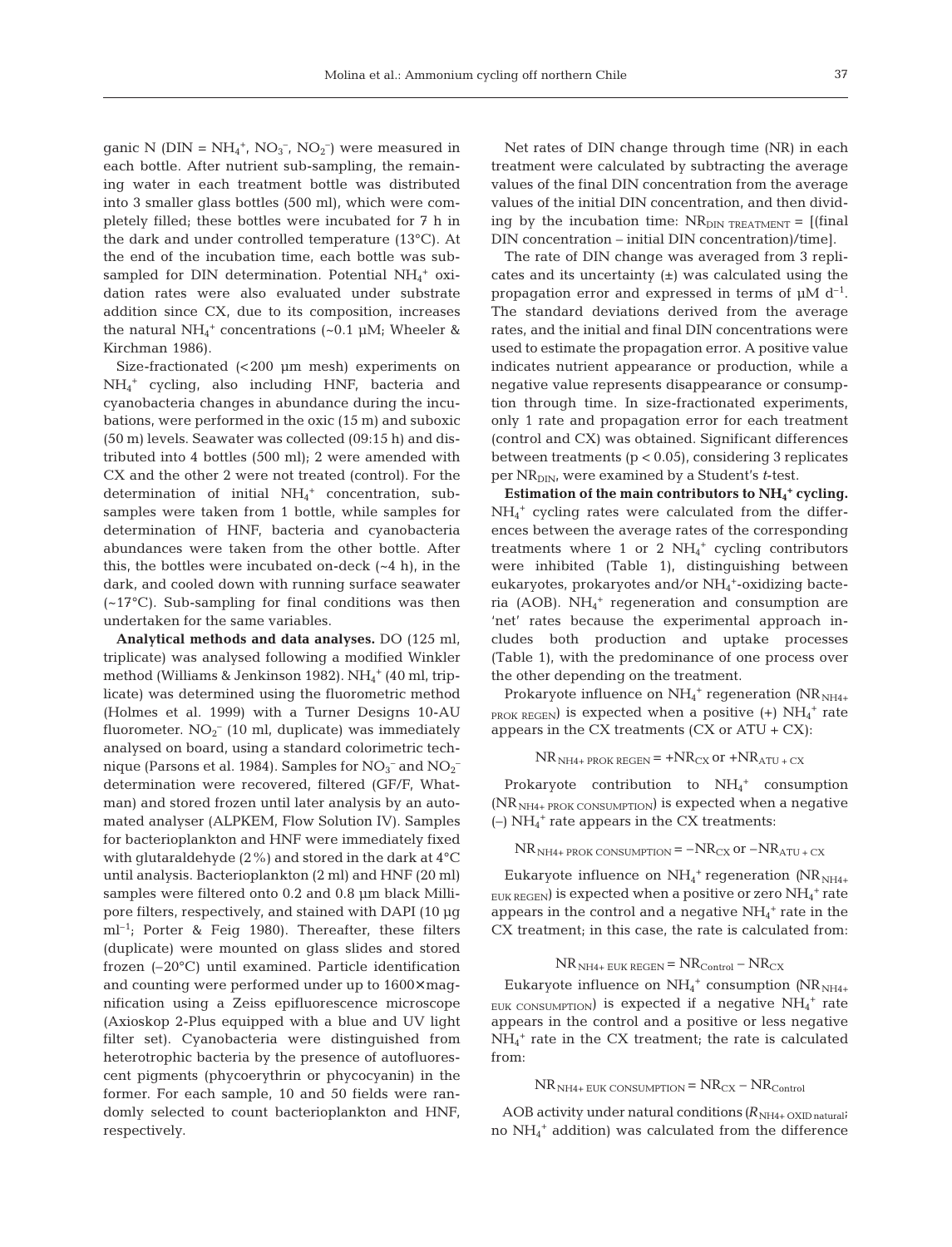| Treatment  | $NH4$ <sup>+</sup> regeneration |                                                                       | $NH4$ <sup>+</sup> consumption                                                       | Summary of contributors                                           |                                                                                          |                                                                                         |
|------------|---------------------------------|-----------------------------------------------------------------------|--------------------------------------------------------------------------------------|-------------------------------------------------------------------|------------------------------------------------------------------------------------------|-----------------------------------------------------------------------------------------|
|            |                                 | Eukaryotes Prokaryotes<br>(excretion) (remineral-<br><i>isation</i> ) | $NH4$ <sup>+</sup> oxidation<br>(autotrophic $NH_4^+$<br>oxidizing<br>bacteria, AOB) | Eukaryotes<br>$NH_4$ <sup>+</sup> uptake<br>(photoauto-<br>troph) | Prokaryotes<br>$NH4+ uptake$<br>(photoauto-<br>trophic and<br>heterotrophic<br>bacteria) | to each net<br>$NH4$ <sup>+</sup> rates of change<br>$(NRNH4+)$                         |
| Control    | $^{+}$                          | $^{+}$                                                                | $^{+}$                                                                               | $^{+}$                                                            | $+$                                                                                      | $NRNH4+ Control =$<br>Total plankton community                                          |
| CX.        |                                 | $^{+}$                                                                | $^{+}$                                                                               |                                                                   | $+$                                                                                      | $NR_{NH4+CX}$ = Prokaryote<br>community uptake $(-)$ or<br>regeneration $(+)$           |
| <b>ATU</b> | $+$                             | $^{+}$                                                                |                                                                                      | $^{+}$                                                            | $+$                                                                                      | $NR_{NH4+ATII}$ = Total plankton<br>$community - AOB$                                   |
| $ATU + CX$ |                                 | $^{+}$                                                                |                                                                                      |                                                                   | $+$                                                                                      | $NR_{NH4+ATU+CX}$ = Prokaryote<br>community – AOB uptake $(-)$<br>or regeneration $(+)$ |

Table 1.  $NH_4^+$  cycling contributors expected to be active  $(+)$  and inhibited  $(-)$  in each treatment. CX: cycloheximide; ATU: allylthiourea; ATU + CX: combination of both inhibitors; +: process-active; –: process-inhibited

between the NH<sub>4</sub><sup>+</sup> net rate of change in the ATU treatment versus the control (when  $NH_4^+$  oxidation is inhibited, a higher NH4 <sup>+</sup> production is expected in the ATU treatment). Following Lam et al. (2004):

 $R_{\text{NH4+ OXID natural}} = \text{NR}_{\text{ATU}} - \text{NR}_{\text{Control}}$ 

AOB activity under potential conditions  $(R_{NH4+ OXID})$ <sub>potential</sub>; with NH<sub>4</sub><sup>+</sup> enrichment introduced by CX) was calculated following the same approach mentioned above but using CX treatments; in this case:

$$
R_{\text{NH4+ OXID potential}} = \text{NR}_{\text{ATU} + \text{CX}} - \text{NR}_{\text{CX}}
$$

In addition, AOB activity was calculated from the difference between the  $NO_2^-$  rates of change in the ATU treatments (ATU and  $ATU + CX$ ), and the control and  $CX$  treatment (when  $NH_4^+$  oxidation is not inhibited, a higher  $NO<sub>2</sub><sup>-</sup>$  production is expected). In this way, natural and potential NH4 <sup>+</sup> oxidation rates were also calculated as follows:

$$
R_{\text{NH4+ OXID natural}} = \text{NR}_{\text{NO2- Control}} - \text{NR}_{\text{NO2-ATU}}
$$
 and

 $R_{\text{NH4+ OXID potential}} = \text{NR}_{\text{NO2- CX}} - \text{NR}_{\text{NO2- ATU + CX}}$ 

ATU inhibits  $NH_4^+$  oxidation, but not  $NO_2^-$  oxidation; however, if a high coupling between both processes exists, and if ATU stops  $NO<sub>2</sub><sup>-</sup>$  production by AOB, then  $NO<sub>2</sub><sup>-</sup>$  disappearance associated with  $NO<sub>2</sub>$ oxidation occurs if no other process, such as  $NO<sub>2</sub>$ <sup>-</sup> reduction, is acting. The  $NO<sub>2</sub><sup>-</sup>$  oxidation rate is, therefore, estimated from the direct  $NO<sub>2</sub><sup>-</sup>$  disappearance rate in the ATU treatment, and the indirect  $NO<sub>3</sub>$ <sup>-</sup> appearance rate in the control and CX treatment (Bianchi et al. 1997).

#### **RESULTS**

#### **Water column physical, chemical and biological conditions**

The vertical distribution of the physical–chemical and biological variables at the study site, obtained from the 09:00 h sampling, are shown in Fig. 2. Below 15 m, temperature *(T)* decreased rapidly with depth (Fig. 2a), from 16.5°C at the surface to 13°C at 25 m depth, the base of the thermocline. Salinity (S) distribution also decreased from ~34.8 at the surface to 34.5 at 25 m depth (the Shallow Salinity Minimum, SSM), and then increased sharply to >34.8 towards 50 m (Fig. 2a). The strong *T* and S gradients and the derived density distribution (Fig. 2a) are indicative of water column stratification and, thus, reduced vertical mixing. Except for the 40 m depth data, DO concentrations from the CTD sensor and the Winkler method presented a good Spearman correlation value  $(r = 0.8)$ ; p = 0.004). DO distribution (Fig. 2b) showed higher concentrations at the surface  $(>100 \mu M)$ , a sharp oxycline from the base of the mixed layer  $(-15 \text{ m})$  and down to 35 m depth. Below this depth, according to the CTD-DO data, suboxic levels  $(≤5 \mu M)$  signal the influence of ESSW and the upper portion of the OMZ. The relative fluorescence (Fig. 2b) showed 2 maxima, the primary fluorescence peak between the surface and 25 m depth and a weakly defined secondary fluorescence peak between 30 and 60 m depth.

NH4 <sup>+</sup> concentration (Fig. 2c) presented a maximum at 15 m depth  $(0.5 \mu M)$ , and then gradually diminished until being undetectable below 50 m depth.  $NO<sub>2</sub><sup>-</sup>$  con-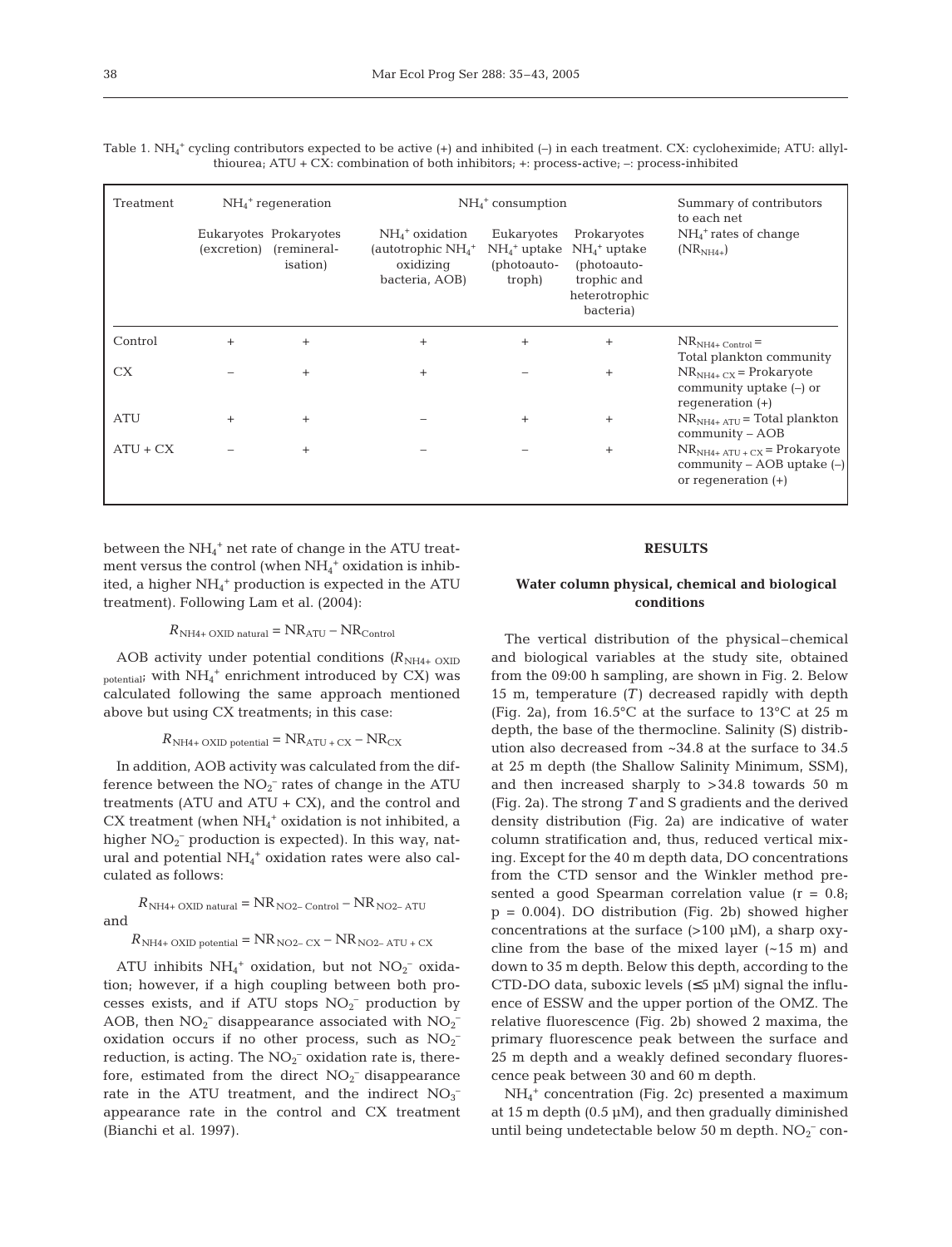

Fig. 2. Vertical distribution of physical and chemical variables, and the abundance of planktonic micro-organisms (mean ± SD) in the water column at the sampling station. (a) Temperature (*T*): dotted line; Salinity (*S*): dashed line; σ*T*: solid line; (b) Fluorescence: dotted line, DO-CTD: solid line (below the detection limit at >40 m depth); DO-Winkler:  $\bullet$ ; (c) NO<sub>2</sub><sup>-</sup>:  $\bullet$  dotted line;  $\rm NO_3^-$ : O dashed line;  $\rm NH_4^{+}\colon\blacktriangle$  solid line; and (d)  $\rm HNF\colon\blacktriangleright$  dotted line; bacteria:  $\diamond$  dashed line; cyanobacteria:  $\blacksquare$  solid line

centration (Fig. 2c) displayed a small maximum (0.5 µM) also centred at 15 m depth, which decreased to near 0 below this depth, and then increased gradually between 50 and 100 m depth, reaching its highest concentrations (>7  $\mu$ M) below this layer. NO<sub>3</sub><sup>-</sup> concentration (Fig. 2c) also presented a bimodal distribution, with a maximum centred between 30 and 40 m depth  $(\geq 17 \mu M)$ , minimum values between 50 to 75 m, coinciding with the increase in  $NO<sub>2</sub><sup>-</sup>$  concentration, and again higher values (8 to 10  $\mu$ M) below this depth.

Bacteria, cyanobacteria and HNF abundances (Fig. 2d) were highest at the surface, and steadily decreased towards 30 m depth (from  $4.23 \times 10^6$  to  $0.54 \times 10^6$ ,  $0.24 \times 10^5$  to  $0.09 \times 10^5$ , and from 442.7 to 15.6 cells  $ml^{-1}$ , respectively). At 40 m, the abundances of the bacteria and cyanobacteria increased slightly, resulting in a secondary maximum at 50 m depth  $(1.16 \times 10^6 \text{ and } 0.99 \times 10^5 \text{ cells ml}^{-1}$ , respectively). HNF presented a weakly defined maximum at 40 to 50 m depth, with abundances ranging from 36.5 to 44.7 cells  $ml^{-1}$ .

In summary, the depths selected for the incubation experiments, i.e. 15, 30 and 50 m, represented 3 DO conditions: oxic  $(104 \mu M)$  at the base of the mixed layer, low-DO (69 µM) at the oxycline, and suboxic (5 µM) at the upper boundary of the OMZ. The upper boundary of the OMZ appears well demarked at 50 m depth, below which the typical OMZ core conditions were observed, including suboxic levels, a Secondary Nitrite Maximum (SNM), a NO<sub>3</sub><sup>-</sup> deficit, undetectable NH4 <sup>+</sup> concentrations, and secondary bacteria and cyanobacteria maxima. In contrast, the base of the mixed layer and oxycline contained lower  $NO<sub>2</sub><sup>-</sup>$  concentrations,  $NO<sub>3</sub><sup>-</sup>$  maxima and higher  $NH<sub>4</sub><sup>+</sup>$  concentrations.

## **NH4 <sup>+</sup> regeneration and consumption contributors under a DO gradient**

DIN mean rates of change in all the treatments, from which the different processes were estimated, are presented in Table 2. An influence of prokaryotes on  $\mathrm{NH}_4{}^+$ cycling, including different types of metabolism (see Table 1), was directly observed in the CX treatment in all the experiments (size-fractionated and non-fractionated) and in the ATU + CX treatment (without AOB influence) only in the non-fractionated incubations. In the oxycline zone,  $NH_4$ <sup>+</sup> appearance rates in the CX treatment, comparable to those in the control *(t*-test,  $p = 0.45$ , indicated that prokaryotes were responsible for net NH<sub>4</sub><sup>+</sup> regeneration in the order of ~1.33  $\mu$ M d<sup>-1</sup>  $(CX + ATU$ ; Table 2). In the oxic and suboxic layers, NH4 <sup>+</sup> disappearance rates in the CX treatment, and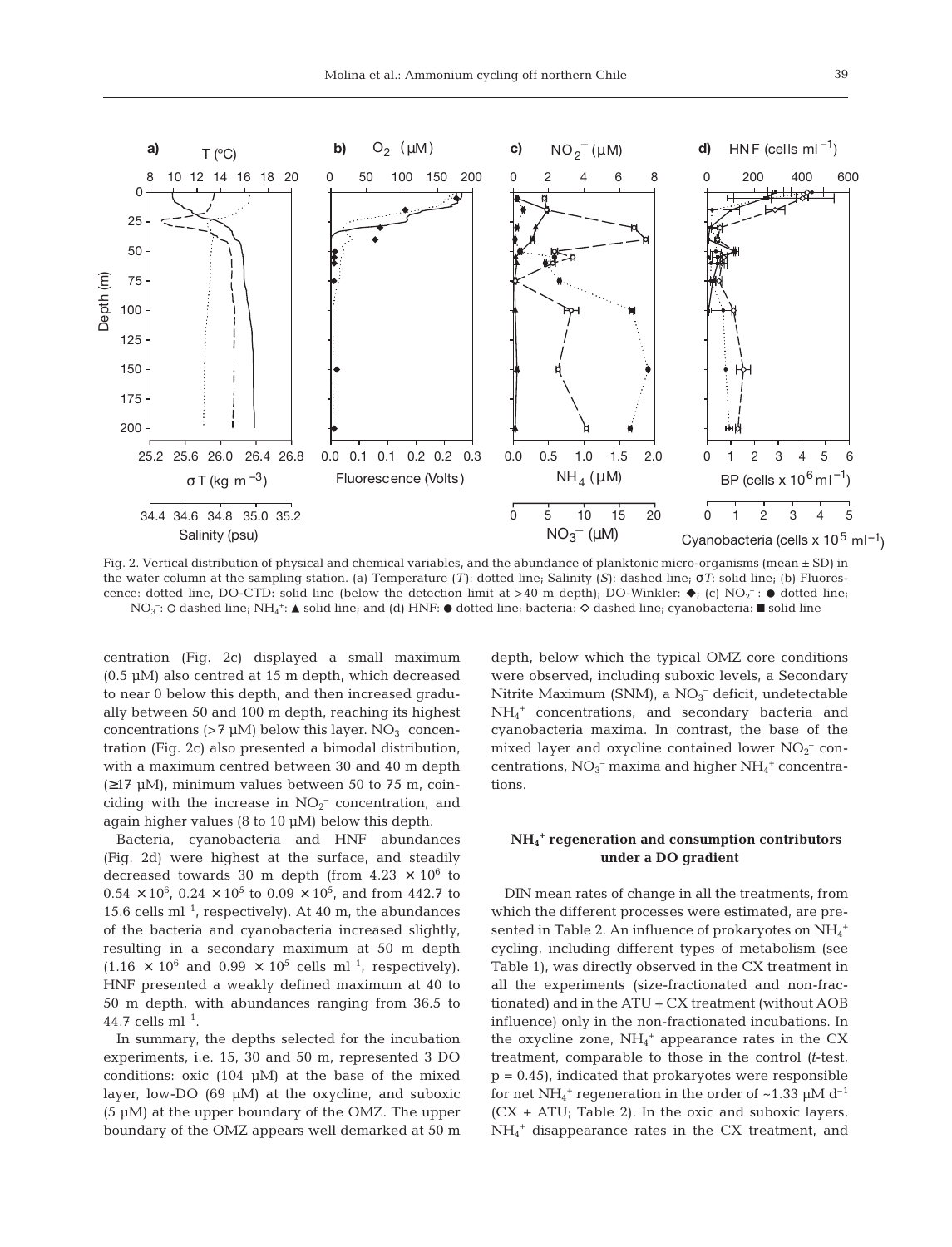| ٦<br>$\sim$ |
|-------------|
|             |

| Table 2. Net DIN mean nutrient rates (NR) of appearance $(+)$ or disappearance $(-)$ during experimental incubations of non-  |
|-------------------------------------------------------------------------------------------------------------------------------|
| fractionated and size-fractionated (<200 µm) water column samples taken from the oxic, oxycline and suboxic zones. CX: cyclo- |
| heximide; ATU: allylthiourea; ATU + CX: combination of both inhibitors; $\pm$ : propagation error; nm: not measured           |

| Sample origin and experimental incubation                                                       | Treatment                           | $NRMH_4^+$                                                                 | NRNO <sub>2</sub>                                                           | NRNO <sub>3</sub>                                                     |
|-------------------------------------------------------------------------------------------------|-------------------------------------|----------------------------------------------------------------------------|-----------------------------------------------------------------------------|-----------------------------------------------------------------------|
|                                                                                                 | $(\mu M d^{-1})$                    | $(\mu M d^{-1})$                                                           | $(\mu M d^{-1})$                                                            | $(\mu M d^{-1})$                                                      |
| Oxycline (low-DO zone; $69 \mu M$ )<br>(30 m, non-fractionated)                                 | Control<br>ATU<br>CX.<br>$ATU + CX$ | $0.30 \pm 0.18$<br>$0.71 \pm 1.28$<br>$0.29 \pm 0.83$<br>$1.33 \pm 2.04$   | $0.73 \pm 0.25$<br>$0.55 \pm 0.16$<br>$0.68 \pm 0.32$<br>$0.12 \pm 0.21$    | $26.7 \pm 2.4$<br>$19.9 \pm 4.9$<br>$5.3 \pm 2.5$<br>$-4.6 \pm 1.4$   |
| Upper border of the OMZ (suboxic zone; $5 \mu M$ )<br>$(50 \text{ m}, \text{non-fractionated})$ | Control<br>ATU<br>CX.<br>$ATU + CX$ | $0.77 \pm 0.41$<br>$0.58 \pm 0.14$<br>$-3.86 \pm 0.54$<br>$-2.91 \pm 0.60$ | $-0.87 \pm 0.27$<br>$-0.26 \pm 0.30$<br>$0.67 \pm 0.48$<br>$-0.67 \pm 0.57$ | $-15.4 \pm 9.5$<br>$18.3 \pm 8.7$<br>$13.7 \pm 8.1$<br>$16.1 \pm 5.6$ |
| Base of the mixed layer (oxic zone; $104 \mu M$ )                                               | Control                             | $-0.29 \pm 0.06$                                                           | nm                                                                          | nm                                                                    |
| $(15 \text{ m}, \text{size-fractionated})$                                                      | CX.                                 | $-17.71 \pm 0.67$                                                          | nm                                                                          | nm                                                                    |
| Upper border of the OMZ (suboxic zone; $5 \mu M$ )                                              | Control                             | $-0.002 \pm 0.01$                                                          | nm                                                                          | nm                                                                    |
| (50 m, size-fractionated)                                                                       | <b>CX</b>                           | $-14.13 \pm 0.63$                                                          | nm                                                                          | nm                                                                    |

positive or almost zero values in the controls *(t*-test, p < 0.001) in both kinds of experiments indicated net  $\mathrm{NH}_4{}^+$ prokaryote consumption rates, ranging between –3.86 and  $-17.71$  µM d<sup>-1</sup> (CX; Table 2). At these depths, therefore, eukaryotes, which are only active in the control, support the high prokaryote  $NH_4^+$  consumption through net NH4 <sup>+</sup> regeneration rates of between 4.6 and 17.7  $\mu$ M d<sup>-1</sup> (Fig. 3). Eukaryote NH<sub>4</sub><sup>+</sup> consumption was not evident in any of the depths sampled since NH4 <sup>+</sup> accumulation was not higher in the CX treatment than in the control.

#### **NH4 <sup>+</sup> and NO2 – oxidation in the oxycline and suboxic zones**

Natural NH<sub>4</sub><sup>+</sup> oxidation was only observed in the oxycline zone, based on the slightly higher  $\mathrm{NH}_4{}^+$  and  $NO<sub>2</sub><sup>-</sup>$  appearance rates in the ATU treatment and the control, in comparison with the control and the ATU treatment, respectively (Table 2). The differences among these treatments were not significant *(t-*test, p > 0.05) and, therefore, no  $NH_4$ <sup>+</sup> oxidation rates were computed. In the suboxic zone, an unexpected higher NH4 <sup>+</sup> accumulation in the control with respect to ATU treatment was found, coinciding with  $NO_2^-$  and  $NO_3^$ disappearance rates (Table 2), and prevented the evaluation of NH<sub>4</sub><sup>+</sup> oxidation.

Potential NH<sub>4</sub><sup>+</sup> oxidation rates were obtained in the oxycline and suboxic zones. In the oxycline zone, a potential NH<sub>4</sub><sup>+</sup> oxidation rate of 0.56  $\mu$ M d<sup>-1</sup> (Fig. 3) was estimated only through  $NO<sub>2</sub><sup>-</sup>$  rates of change, which showed a higher  $NO<sub>2</sub><sup>-</sup>$  accumulation in CX treatment with respect to the ATU + CX treatment *(t*-



Fig. 3. Net NH<sub>4</sub><sup>+</sup> regeneration rates (black bars) in non-fractionated and size-fractionated (<200 µm) experiments evaluated at 15 m, the base of the mixed layer (oxic zone; 104 µM), at 30 m, the oxycline (low-DO zone; 69 µM), and at the upper boundary of the OMZ (suboxic zone; 5  $\mu$ M). Potential NH<sub>4</sub><sup>+</sup> oxidation rates, obtained from  $NO<sub>2</sub><sup>-</sup>$  (open bars) and  $NH<sub>4</sub><sup>+</sup>$ cycling rates (grey bar) in the oxycline and suboxic zones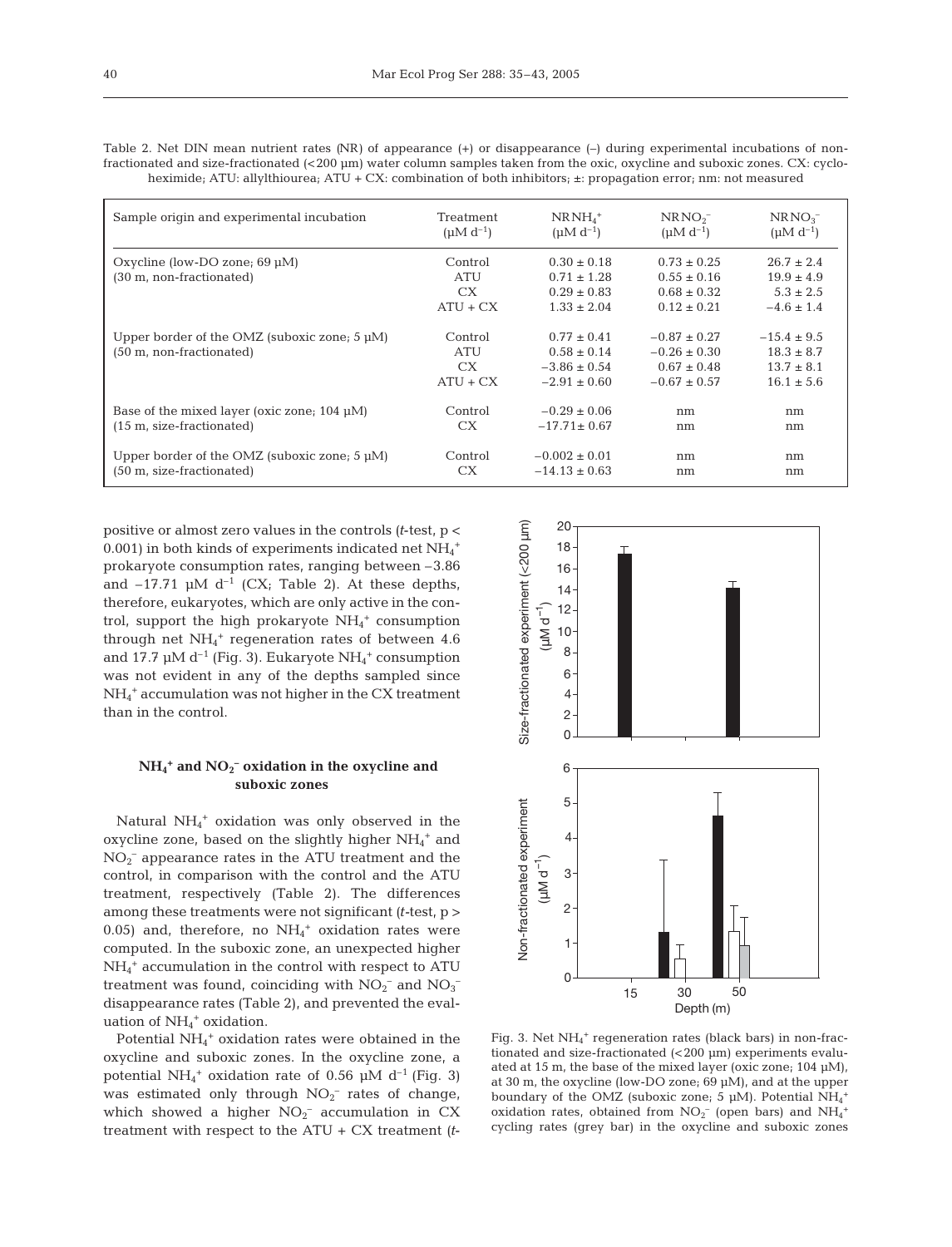test,  $p = 0.03$ ). In the suboxic zone, 2 potential  $NH_4^+$ oxidation rates were obtained: (1) a rate of 1.34  $\mu$ M d<sup>-1</sup> (Fig. 3), derived from the significant difference *(t*-test,  $p = 0.02$ ) in the  $NO<sub>2</sub><sup>-</sup>$  rate of change in the CX versus ATU + CX treatments (Table 2), and (2) a rate of 0.95  $\mu$ M d<sup>-1</sup> (Fig. 3), obtained from the difference in the  $NH_4^+$  rates of change between the CX and ATU + CX treatments  $(t$ -test,  $p = 0.04$ , and based on the higher NH4 <sup>+</sup> accumulation in the latter treatment (Table 2).

 $NO<sub>2</sub><sup>-</sup>$  oxidation was directly observed through the  $NO<sub>2</sub><sup>-</sup>$  disappearance rate in the ATU and ATU + CX amended treatments only in the suboxic zone (–0.26 to –0.67  $\mu$ M d<sup>-1</sup>; Table 2). The presence of NO<sub>2</sub><sup>-</sup> oxidation was, however, indirectly detected through  $NO_3^$ appearance rate in both the oxycline and the suboxic zones (Table 2). Moreover, in the oxycline zone,  $NO<sub>3</sub>$ rates of change were higher and positive in the control and the CX treatments with respect to the ATU and  $ATU + CX$  treatments (*t*-test,  $p = 0.03$  and 0.006, respectively).

#### **DISCUSSION**

## **Eukaryote and prokaryote contribution to net NH4 <sup>+</sup> regeneration and consumption**

NH4 <sup>+</sup> regeneration is usually evaluated by combining size fractionation with isotope N experiments, in order to assess the main planktonic size fraction contributing to NH4 <sup>+</sup> production carried out by heterotrophic metabolism (excretion or remineralisation, Table 1). These results have indicated that  $NH_4^+$ regeneration mainly occurs via small heterotrophs, the  $<$ 10  $\mu$ m (nanoplankton) and the  $<$ 1  $\mu$ m (mostly prokaryotes or bacterioplankton) fractions (e.g. Glibert 1982). The use of inhibitors in this study allowed us to separate prokaryote from eukaryote influence on net NH<sub>4</sub><sup>+</sup> regeneration in the water column; it was found that their relative contribution was variable within the top 50 m. In the oxycline zone, prokaryotes were the main  $NH_4$ <sup>+</sup> producers, whereas in the oxic (<200 µm size fraction incubation) and suboxic (<200 µm and non-fractionated incubations) zones, eukaryotes were the main  $NH<sub>4</sub><sup>+</sup>$  contributors. Moreover, in the 2 latter zones, there were higher abundances of HNF compared with those in the oxycline zone (Fig. 2). The net  $NH_4^+$  regeneration rates evaluated here are in the upper range and higher than the rates obtained from isotope N experiments in other coastal and upwelling areas (e.g.  $\leq 6.5$  µM d<sup>-1</sup>; Glibert 1982, Wheeler & Kirchman 1986, Probyn 1987, Metzler et al. 2000, Varela et al. 2003), and in mesotrophic lake environments (e.g. 0.26 to 6.2  $\mu$ M d<sup>-1</sup>; Haga et al. 1995).

The use of inhibitors in our study also allowed an estimation of  $NH<sub>4</sub><sup>+</sup>$  consumption, which can be mainly attributed to 2 kinds of metabolisms, photoautotrophy (eukaryote and prokaryote) or heterotrophy (prokaryotes). NH4 <sup>+</sup> uptake under dark conditions could be diminished by ~70% compared with light conditions (Gardner et al. 2004), indicating the predominance of photoautotrophic metabolism. In other environments, however, heterotrophic bacteria could contribute largely to total NH<sub>4</sub><sup>+</sup> uptake, even under light conditions (e.g. 79%, Tungaraza et al. 2003). In this study, NH4 <sup>+</sup> consumption by eukaryotes was not evident because NH4 <sup>+</sup> was always produced in the control with respect to the CX treatment. In contrast, a net  $NH_4$ <sup>+</sup> prokaryote consumption (-3.86 to -17.71  $\mu$ M  $d^{-1}$ ) was observed in the oxic and suboxic zones, at rates comparable with those reported for heterotrophic bacterial potential  $NH_4^+$  uptake rates (e.g. 4.6 to 14.6 µM d–1; Wheeler & Kirchman 1986, Kirchman & Wheeler 1998). In addition, coincident high bacteria and cyanobacteria abundances were found at these depths (Fig. 2).

Except for AOB activity, the net  $NH_4^+$  prokaryote consumption reported herein could not be attributed to a specific type of metabolism, namely, photoautotrophic or heterotrophic. Dark incubations do not necessarily avoid photoautotrophic N uptake. In fact, darkness does not appear to significantly affect glutamine synthetase (an enzyme involved in  $\mathrm{NH}_4{}^+$  assimilation) activity in *Prochlorococcus* sp., cyanobacteria that were detected at 50 m depth in our study area by flow cytometry (O. Ulloa unpubl. data); this is probably attributed to a low light adaptation mechanism (Alaoui et al. 2001).

## **NH4 <sup>+</sup> oxidation and N electron acceptor regeneration in the upper boundary of the OMZ**

NH4 <sup>+</sup> oxidation was qualitatively observed under natural substrate conditions but only quantitatively estimated in experiments with  $\mathrm{NH}_4{}^+$  addition, indicating that AOB activity was limited by substrate. The potential NH<sub>4</sub><sup>+</sup> oxidation rates measured in this study are in the range of those previously reported for the upper boundary of the OMZ off northern Chile and Peru (0 to 0.96  $\mu$ M d<sup>-1</sup>; Ward et al. 1989, Lipschultz et al. 1990, L.F. unpubl. data), and for other eutrophic areas (e.g. 0.23 to 2.15 mM  $d^{-1}$ ; Feliatra & Bianchi 1993). These rates were higher in the suboxic zone compared with the oxycline zone  $(>50\%)$ , a difference that could be attributed to a quick metabolic adjustment of AOB to more favourable DO conditions during the incubation (e.g. Bodelier et al. 1996). In the oxycline and suboxic zones, potential NH<sub>4</sub><sup>+</sup> oxidation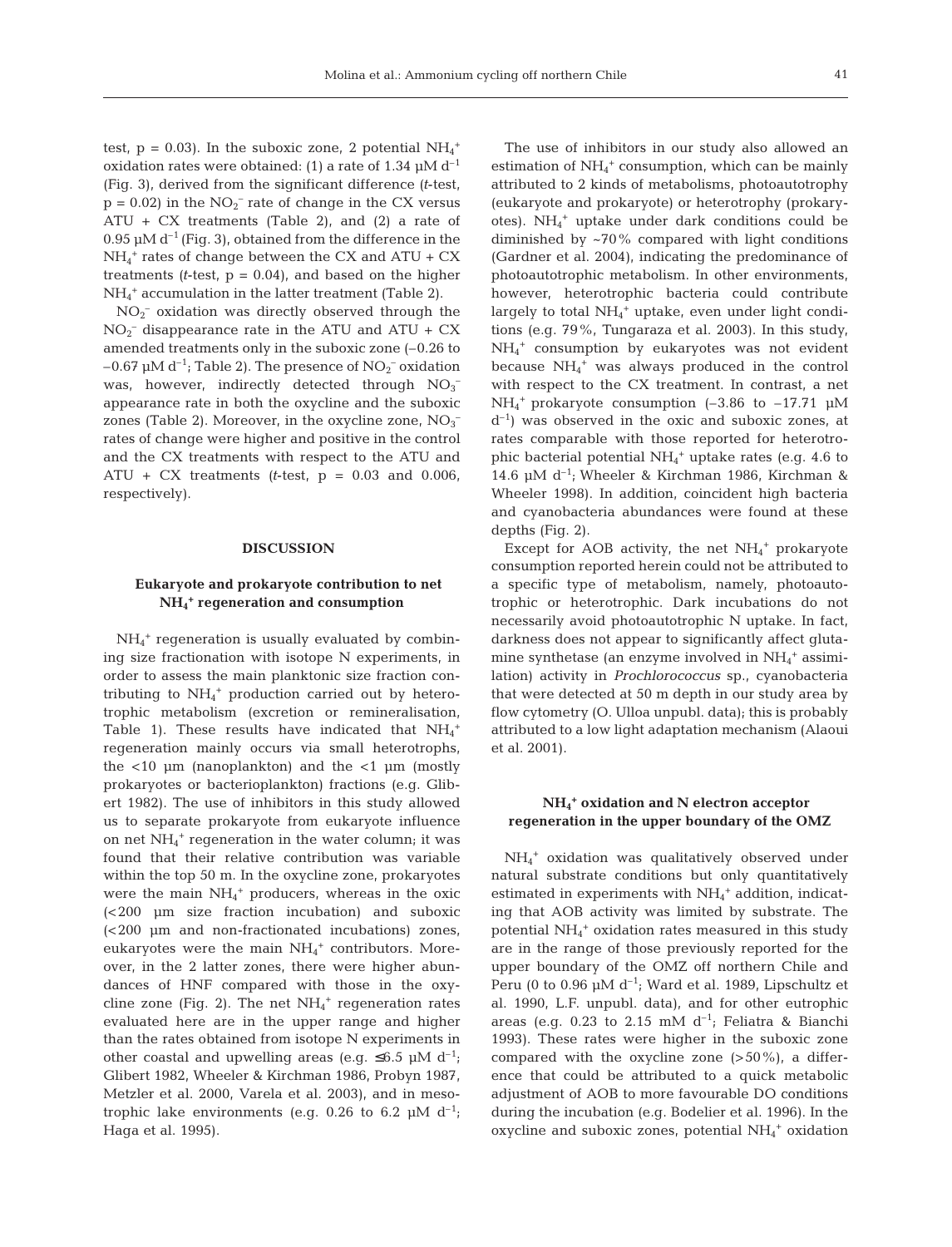rates represented 42 and 20 to 29% of net  $NH_4^+$ regeneration, respectively; in the latter, the remaining 71 to 80% could have been taken up by other prokaryotes  $(NH_4$ <sup>+</sup> disappearance in the CX-amended treatment). In the oxycline zone, however, the remaining NH4 <sup>+</sup> did not appear to have been used but rather accumulated.

The activities of AOB and  $NO<sub>2</sub>$ -oxidizing bacteria (NOB) led to the regeneration of the electron acceptors  $NO_2^-$  and  $NO_3^-$ , which in turn are used for  $NO_3^$ reduction and denitrification, the main process responsible for N loss in OMZs (Codispoti et al. 2001). Exploring AOB and NOB coupling could be indicative of the state of nitrification and, thus, of the main electron acceptor regenerated and potentially usable. In the oxycline zone, an AOB and NOB activity coupling was detected through the higher  $NO<sub>3</sub>^$ appearance rate in the control and the CX treatment, where both bacterial groups are active, in comparison with the ATU treatment where AOB are inhibited (Table 2). In the suboxic zone, by comparing AOB (0.95 to 1.34  $\mu$ M d<sup>-1</sup>) with NOB (0.26 to 0.67  $\mu$ M d<sup>-1</sup>) activities, 19 to 70% of coupling was found. NOB activity is expected to be underestimated when using NO2 – disappearance rate in the ATU treatment, according to the high  $NO<sub>3</sub><sup>-</sup>$  production rate obtained under this condition (Table 2). In fact, in the oxycline and the suboxic zones,  $NO_2^-$  produced by AOB represented  $\leq 10\%$  of total NO<sub>3</sub><sup>-</sup> production, which means that  $NO_3^-$  was built up from a different  $NO_2^-$  source than NH4 <sup>+</sup> oxidation in our incubations. In the oxycline zone, the higher  $NO<sub>3</sub><sup>-</sup>$  production rates in the treatments where eukaryotes should be more active (control and ATU), suggest that eukaryotes influence NO3 – cycling, probably through the potential release of  $NO<sub>2</sub>^-$ , which may be immediately used by NOB. This influence could be based on photoautotrophic NO2 – release (e.g. Falkowski & Raven 1997); under unfavourable light conditions (as at the bottom of the euphotic zone), phytoplankton active release of  $NO<sub>2</sub>$ <sup>-</sup> is a mechanism which is used to explain the formation of the primary  $NO_2^-$  maximum in the oceans (e.g. Kiefer et al. 1976).

# **Potential incubation biases and their effects on NH4 <sup>+</sup> cycling rates**

CX did not significantly influence the abundance of planktonic organisms after 4 h incubation (data not shown); however, NH<sub>4</sub><sup>+</sup> enrichment by CX could have stimulated prokaryote NH<sub>4</sub><sup>+</sup> consumption, resulting in an overestimation of net NH<sub>4</sub><sup>+</sup> regeneration as compared with isotope N experiment values. The rates calculated using CX versus control data from

Wheeler & Kirchman (1986), however, were in the upper range and higher than the ones obtained from isotope N experiments in the same study (2.7 to 40.8  $\mu$ M d<sup>-1</sup>). Other potential incubation biases could also result in an overestimation of the net  $NH_4^+$ regeneration rates, mainly in the oxic and suboxic zones, through a stimulation of  $NH_4^+$  uptake by the higher temperature used in the size-fractionated experiments (~17°C).

Potential biases associated with DO increase during sampling and distribution of water into experimental bottles could only be an important issue in the suboxic zone experiments. In this zone, a differential oxygenation was expected between the control and the rest of the treatments. In the control, a higher  $NH_4^+$  accumulation (with respect to the ATU treatment) and  $NO<sub>3</sub>$ <sup>-</sup> and  $NO<sub>2</sub><sup>-</sup>$  disappearance rates were observed, probably associated with a  $\mathrm{NH}_4{}^+$  oxidation decrease and the presence of reduction processes, respectively, both being the most sensitive processes to DO change. The expected level of oxygenation in CX, ATU, ATU  $+$  CX treatments could, therefore, be associated with DO thresholds in the  $NO_3^-$  reduction enzymes (≥88 µM; e.g. Körner & Zumft 1989). Other processes, such as eukaryote NH4 <sup>+</sup> regeneration, are not expected to be affected by DO increase since aeration does not seem to influence HNF grazing in hypoxic zones (Park & Cho 2002).

The present results on  $NH_4$ <sup>+</sup> cycling through different types of contributors (prokaryotes and eukaryotes) provide, on the one hand, evidence of the importance of eukaryotes in supporting prokaryotic N needs, including uptake and oxidation processes. On the other hand, they allow the identification of a prokaryote-dominated layer in the water column characterised by sharp physical–chemical gradients that are associated with the OMZ. The presence of these features and the cycling processes should be further examined over wider spatial and temporal scales to understand the biogeochemical N cycling in this intense OMZ region.

*Acknowledgements*. We acknowledge C. Rivera, G. Alarcón and V. Villagrán for their technical support in the lab and in the field work; and the University of Antofagasta for providing transportation facilities during this cruise. We thank 3 anonymous reviewers and O. Ulloa for comments and suggestions that improved the manuscript. This research was financed by the Comisión Nacional de Investigaciones Científicas y Tecnológicas (CONICYT) with the FONDECYT Grant No. 1030741 and the FONDAP-COPAS Center for Oceanographic Research in the eastern South Pacific (Project No. 150100007). V.M. was supported by Fundación Andes and MECESUP UCO002 PhD grants. L.F. and C.E.M. were also supported by the Advanced Groups Initiative of the Directorate of Research at the Universidad de Concepción.